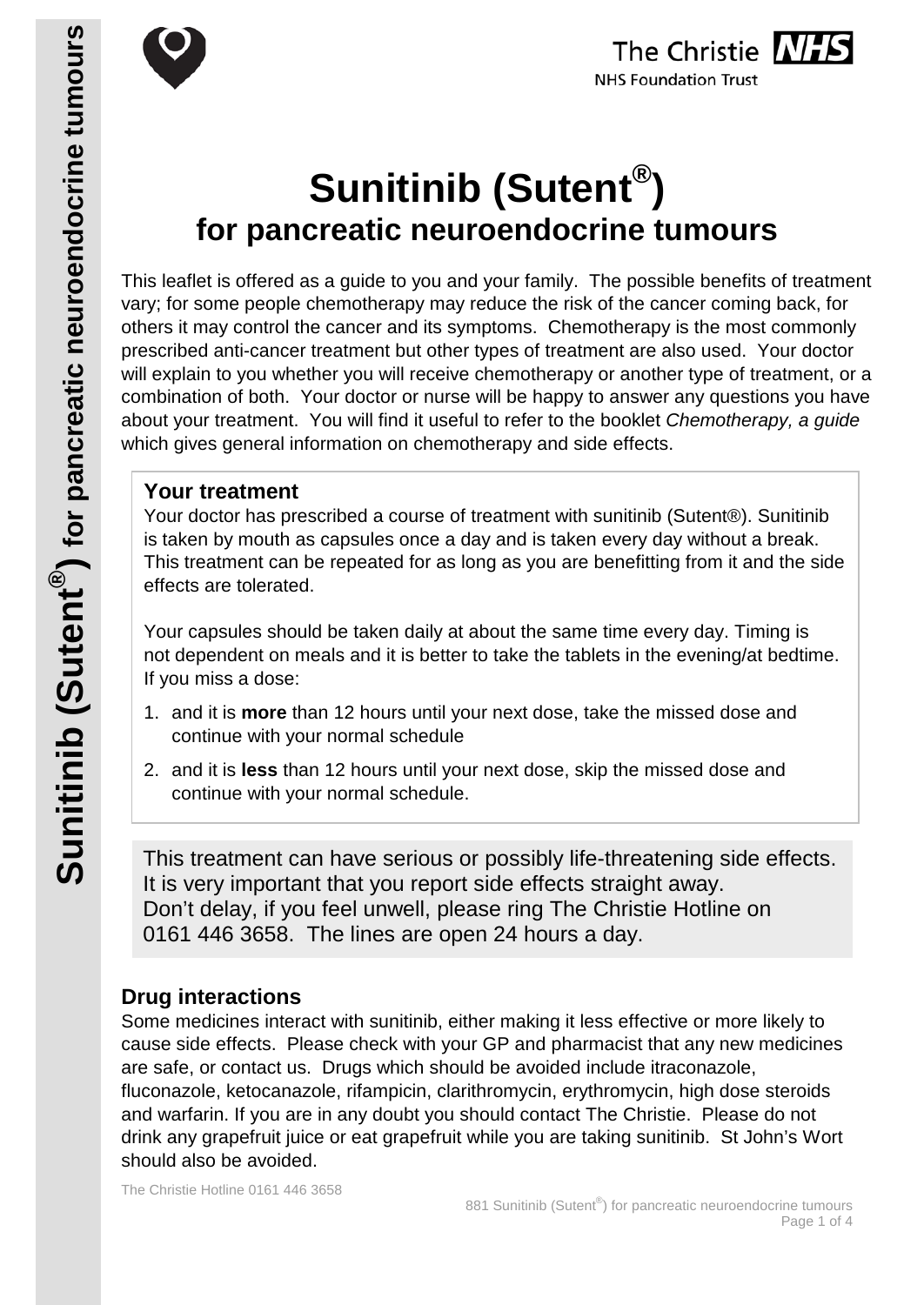## **Possible side effects**

Sunitinib can cause different side effects in different people. Some are more likely to occur than others, Everyone is different and not everyone gets all the side effects. Most side effects are usually temporary, but in some rare cases they can be lifethreatening. It is important to tell your hospital doctor or nurse about any side effects so they can be monitored and, where possible, treated. If side effects are severe, you may need to stop your tablets, have a longer break from treatment, or have a dose reduction. A small number of people do not tolerate treatment.

#### **Common side effects (more than 1 in 10)**

#### • **Hypertension (high blood pressure)**

This is common but can usually be controlled by adding to or changing anti-hypertensive medication. It is very rare for patients to experience any serious heart problems. If you experience prolonged headaches and/or dizziness, please report this to your Christie doctor.

#### • **Diarrhoea**

Mild diarrhoea is common. Anti-diarrhoeal tablets (loperamide) can be prescribed by your GP to control your symptoms. Severe diarrhoea is less common. Severe diarrhoea can stop you eating, or make you dehydrated, which can make you feel weak and dizzy. If the diarrhoea is severe or persistent contact The Christie.

#### • **Indigestion**

Some patients experience indigestion which can be treated with tablets. Some patients also have a reduced appetite but we would not expect you to lose weight.

#### • **Sore mouth**

Your mouth may become sore or dry, or you may notice small mouth ulcers during this treatment. Drinking plenty of fluids and cleaning your teeth regularly and gently with a soft toothbrush can help to reduce the risk of this happening. We can prescribe a mouthwash for you to use during treatment. You can dilute this with water if your mouth is sore. Ask your doctor or nurse for further advice. There is also general mouth care information in the chemotherapy booklet. If you continue to have a sore mouth, please contact The Christie Hotline.

#### • **Hand/foot skin reaction**

Some people can experience reddening and peeling of the skin on the hands and feet. Simple moisturisers can help if this is mild, but if it interferes with walking or normal use of hands or fingers, please contact The Christie.

#### • **Hypothyroidism**

This means that your thyroid gland may become underactive. We screen for this as it is quite common for patients who stay on sunitinib to have abnormal thyroid function tests. If your tests are abnormal you may be prescribed thyroid hormone replacement tablets to correct this. If left untreated this would make you tired and sensitive to the cold.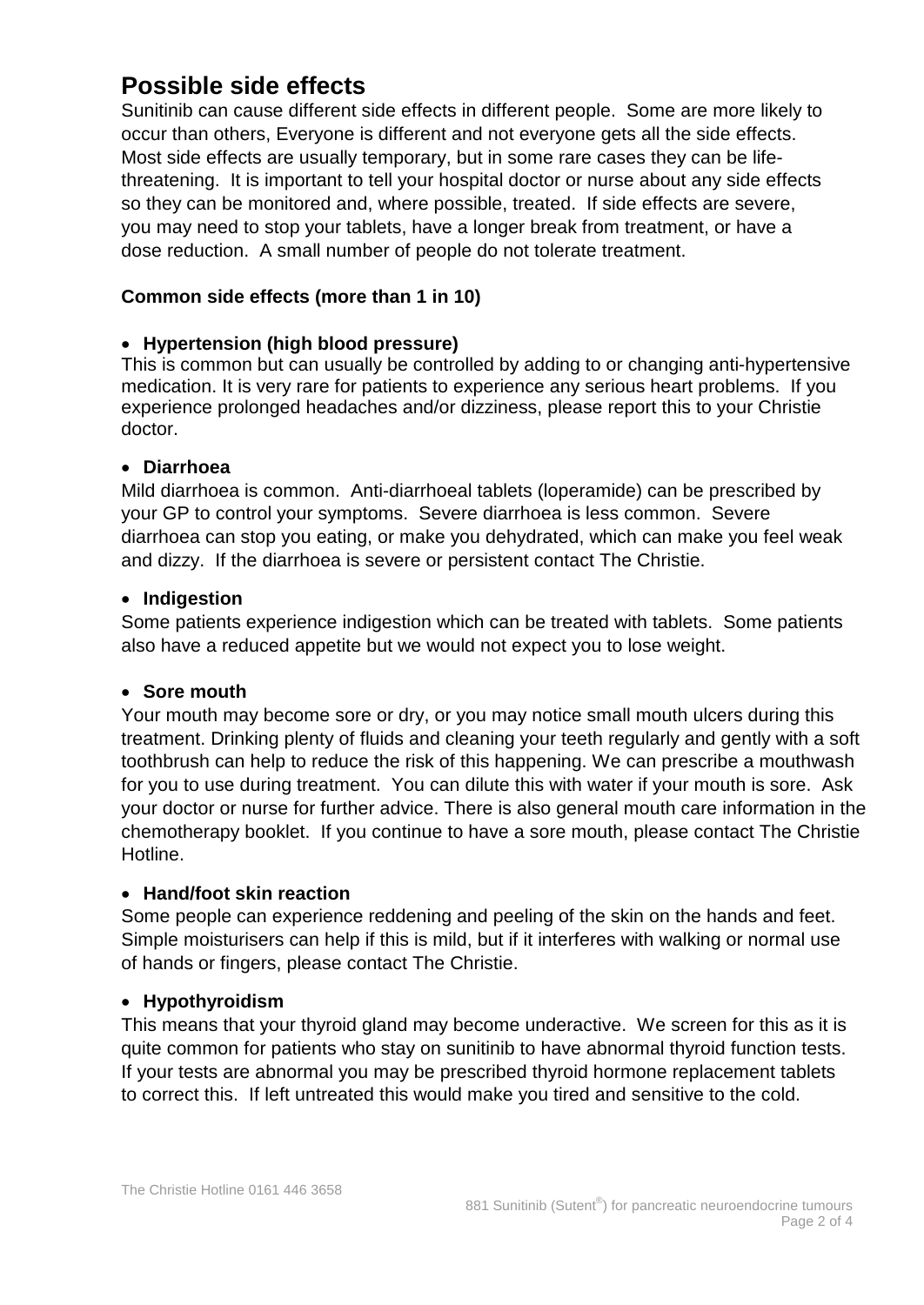#### • **Tiredness**

Sunitinib may make you feel tired and lacking in energy, but we would not expect you to be in bed during the daytime. Try to take rest and get help with household chores. If necessary take time off work. Gentle exercise such as walking can be beneficial. Taking your tablets at bedtime can help.

#### • **Delayed wound healing**

Sunitinib also delays wound healing. **The tablets will usually have to be stopped before and after surgery or dental extraction,** and should not usually be taken if you have an open wound, leg ulcer or pressure sore. Let your nurse or doctor know if any of these issues come up.

#### • **Hair and skin depigmentation**

It is common for your hair to turn white and for your skin to become more pale than usual. This is usually reversible when you stop taking sunitinib. Some patients have a change in skin tone which is not cause for concern.

#### **Uncommon side effects (less than 1 in 10)**

#### • **Prone to bleeding**

Sunitinib can make you prone to bleeding. You may have bruising or bleeding, for example, from the nose, gums or in the urine. Contact The Christie if this occurs. A small number of patients have experienced serious bleeding complications.

#### • **Anaemia**

While having this treatment you may become anaemic. This may make you feel tired and breathless. Let your nurse or doctor know if these symptoms are a problem. You may need a blood transfusion.

#### • **Nausea and vomiting**

This is not a common problem but, if this does occur, you can be prescribed some antisickness tablets by your doctor.

#### • **Rash**

Sunitinib will make you more sensitive to the sun and can cause a rash. If this is widespread, please contact The Christie. More rarely some patients can develop a similar rash in the groin.

#### **Rare side effects (less than 1 in 100)**

#### **Increased risk of serious infection:**

You are vulnerable to infection while you are having sunitinib. Minor infections can become life-threatening in a matter of hours if left untreated. Symptoms of infection include fever, shivering, sweats, sore throat, diarrhoea, discomfort when you pass urine, cough or breathlessness. We recommend that you use a digital thermometer so you can check your temperature. You can buy one from your local chemist.

#### **If you feel unwell, you have symptoms of an infection or your temperature is 37.5ºC or above or below 36 ºC contact The Christie Hotline straight away**.